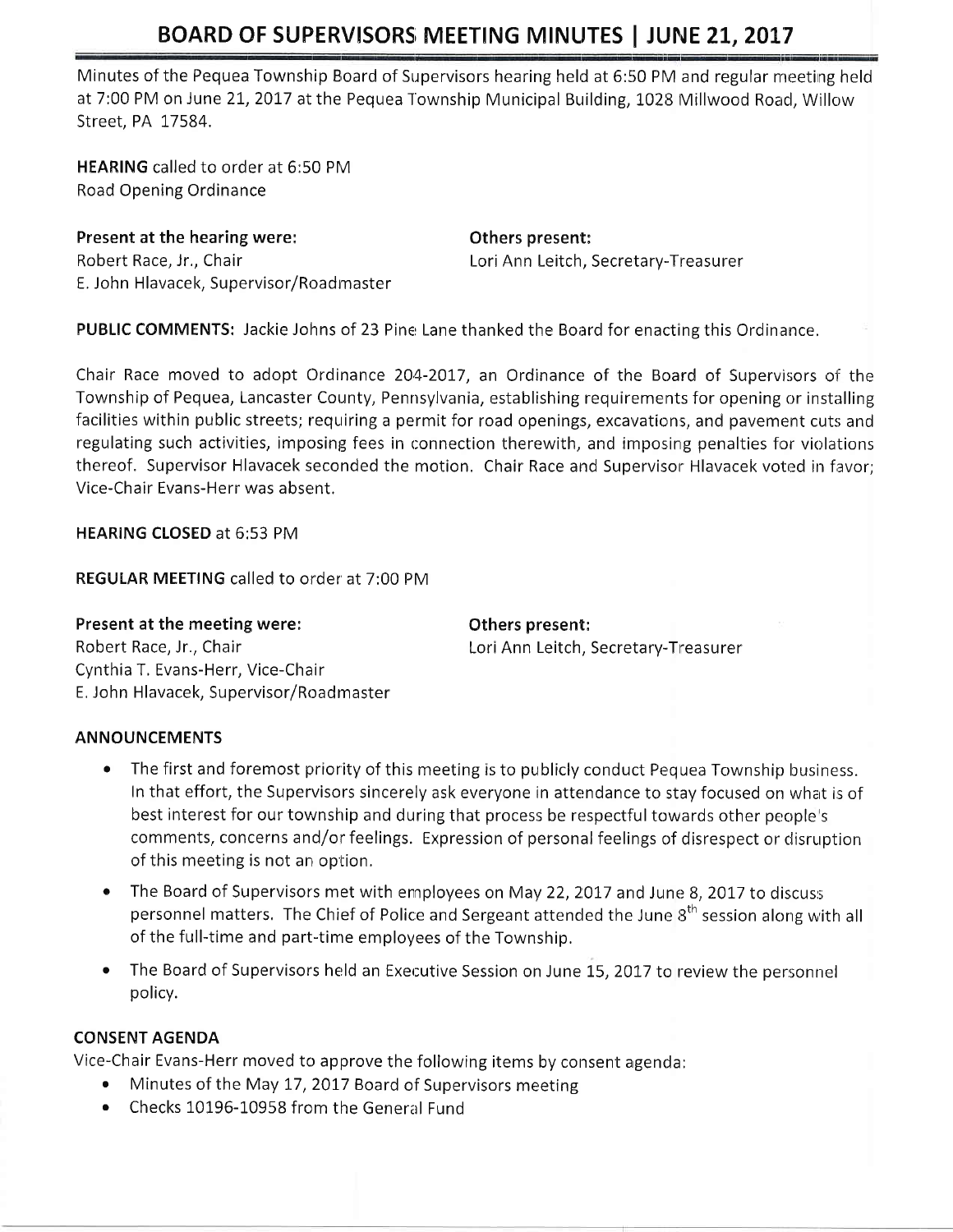- Checks 1373-1383 from the Recreation Fund
- Check 1031 from the Park Donation Fund
- Checks 381-382 from the State Highway Fund

Chair Race seconded the motion. All voted in favor; none opposed.

## **OLD BUSINESS:**

- 1. Record Destruction Resolution Vice-Chair Evans-Herr moved to adopt Resolution 452-2017 authorizing the Secretary to destroy the public records listed on the attachment. Chair Race seconded the motion. All voted in favor; none opposed.
- 2. Review Municipal Trash Haulers Ordinance Chair Race moved to authorize the Secretary to submit the current Municipal Trash Haulers Ordinance 94-1995 to the Township Solicitor for review. Vice-Chair Evans-Herr seconded the motion. All voted in favor; none opposed.
- 3. Review Curfew Ordinance Vice-Chair Evans-Herr moved to leave the current Uniform Curfew Ordinance 119-2001 as is. Chair Race seconded the motion. All voted in favor; none opposed.
- 4. Consider draft Burning Ordinance Vice-Chair Evans-Herr moved to authorize the Secretary to submit the draft Burning Ordinance to the Township Solicitor for review. Chair Race seconded the motion. All voted in favor; none opposed.
- 5. Consider Plow Purchase Vice-Chair Evans-Herr moved to remove this item from the agenda. Chair Race seconded the motion. All voted in favor; none opposed.
- 6. Consider bids for 1994 Chevy Truck -- Chair Race moved to accept the bid of Jeffrey Lilley in the amount of one thousand one hundred fifty-two dollars (\$1,152.00) for the 1994 Chevy Truck. Vice-Chair Evans-Herr seconded the motion and amended it to authorize the Chair to sign the title, the Secretary to facilitate the transfer, and the Treasurer to remove the truck from the insurance policy. All voted in favor; none opposed.
- 7. Consider revisions to draft Personnel Policy Vice-Chair Evans-Herr moved to table this item until the next meeting. Chair Race seconded the motion. All voted in favor; none opposed.
- 8. Consider process to fill Roadmaster vacancy Vice-Chair moved to remove this item from the agenda and for it to be reconsidered during the budget process. Supervisor Hlavacek seconded the motion. All voted in favor; none opposed.
- 9. Consider hourly wage for Road Foreman position Chair Race referenced the 2016 PSATS Wages and Benefits Survey for the Southcentral Region which shows an average hourly rate of a Road Foreman as \$23.88/hr. Vice-Chair Evans-Herr suggested the Mechanic rate of \$21.66/hr based on her observations of the employee's work. Supervisor Hlavacek moved to increase Jeffrey Fry's wages as Road Foreman from \$23.50/hr to \$23.88/hr effective the next pay period. Chair Race seconded the motion. Chair Race and Supervisor Hlavacek voted aye; Vice-Chair Evans-Herr voted nay.

## **NEW BUSINESS:**

1. Consider Escrow Reduction for Koch Property - Chair Race moved to accept the Township Engineer's recommendation to reduce the escrow being held for the Koch Property at 135 Leaman Road by \$77,385.11 and establish the new amount equal to \$43,422.61 which includes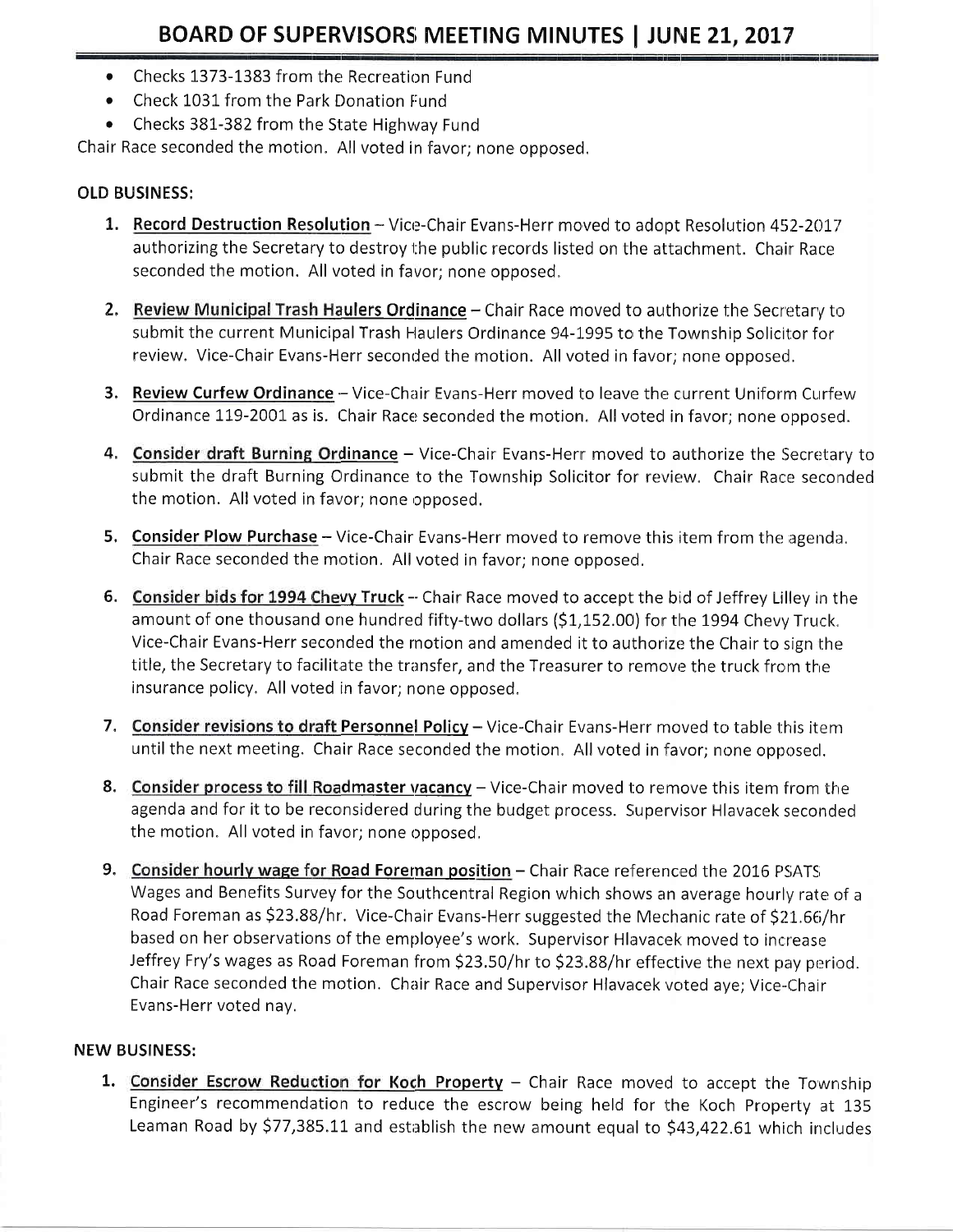## **BOARD OF SUPERVISORS MEETING MINUTES | JUNE 21, 2017**

the 10% contingency factor. Supervisor Hlavacek seconded the motion. All voted in favor; none opposed.

- 2. Consider execution of Echo Housing Unit Agreement Chair Race moved to authorize Vice-Chair Evans-Herr to sign the Echo Housing Unit Agreement for Elam Stoltzfus at 2293 New Danville Pike. Vice-Chair Evans-Herr seconded the motion. All voted in favor; none opposed.
- 3. Consider draft Zoning Ordinance Amendments Vice-Chair Evans-Herr moved to authorize the Secretary to submit the proposed Zoning Ordinance and Subdivision and Land Development Ordinance amendments to the Lancaster County Planning Commission and the Pequea Township Planning Commission for their review and comments. Chair Race seconded the motion. All voted in favor; none opposed.
- 4. Consider draft Ordinance to join the Southern Lancaster County Intermunicipal Council Vice-Chair Evans-Herr moved to not take any action on the draft Ordinance to join the Southern Lancaster County Intermunicipal Council (SLCIMC) and instead pursue an Intermunicipal Agreement with Conestoga Township and Strasburg Township solely for the purpose of Uniform Construction Code (UCC) appeals. Chair Race seconded the motion. All voted in favor; none opposed.
- 5. Consider Vacation of Radcliff Rd Bridge Vice-Chair Evans-Herr moved to take no action on this agenda item. Chair Race seconded the motion. All voted in favor; none opposed.
- 6. Consider Road Bids Supervisor Hlavacek moved to accept the bid of Pennsy Supply, Inc. in the amount of \$185,507.42 for a 3" wearing course on West Willow Road, West Kendig Road, and West Penn Grant Road; and to accept the bid of Long's Asphalt, Inc. in the amount of \$71,667.00 for the cartway widening on Carol Lynn Drive and Pleasant View Drive. No bids were received for the advertised cold in-place recycling project on Benedict Road. Vice-Chair Evans-Herr seconded the motion. All voted in favor; none opposed.
- 7. Consider in-house Public Works projects Vice-Chair Evans-Herr moved to take no action on this agenda item. Supervisor Hlavacek seconded the motion. All voted in favor; none opposed.
- 8. Consider hiring part-time Public Works employees Vice-Chair Evans-Herr moved to hire Barry Breneman as a part-time Public Works employee at an hourly rate of fourteen dollars (\$14.00). Chair Race seconded the motion. All voted in favor; none opposed.
- 9. Consider updates to the Public Works Operations Manual Vice-Chair Evans-Herr moved to move this item to Old Business. Chair Race seconded the motion. All voted in favor; none opposed.
- 10. Consider authorizing Roadmaster to provide the Board with a plan and cost estimate to build a Salt Shed at the municipal complex - Vice-Chair Evans-Herr moved to authorize the Roadmaster to provide the Board with a plan and cost estimate to build a new salt shed, remove the existing salt shed, add a wash bay, and add a service bay to the municipal complex. Chair Race seconded the motion. All voted in favor; none opposed.
- 11. Consider authorizing Vice-Chair to provide the Board with a plan and cost estimate to bring the Stone House in Silver Mine Park into code compliance - Chair Race moved to authorize the Vice-Chair to provide the Board with a plan and cost estimate to bring the Stone House in Silver Mine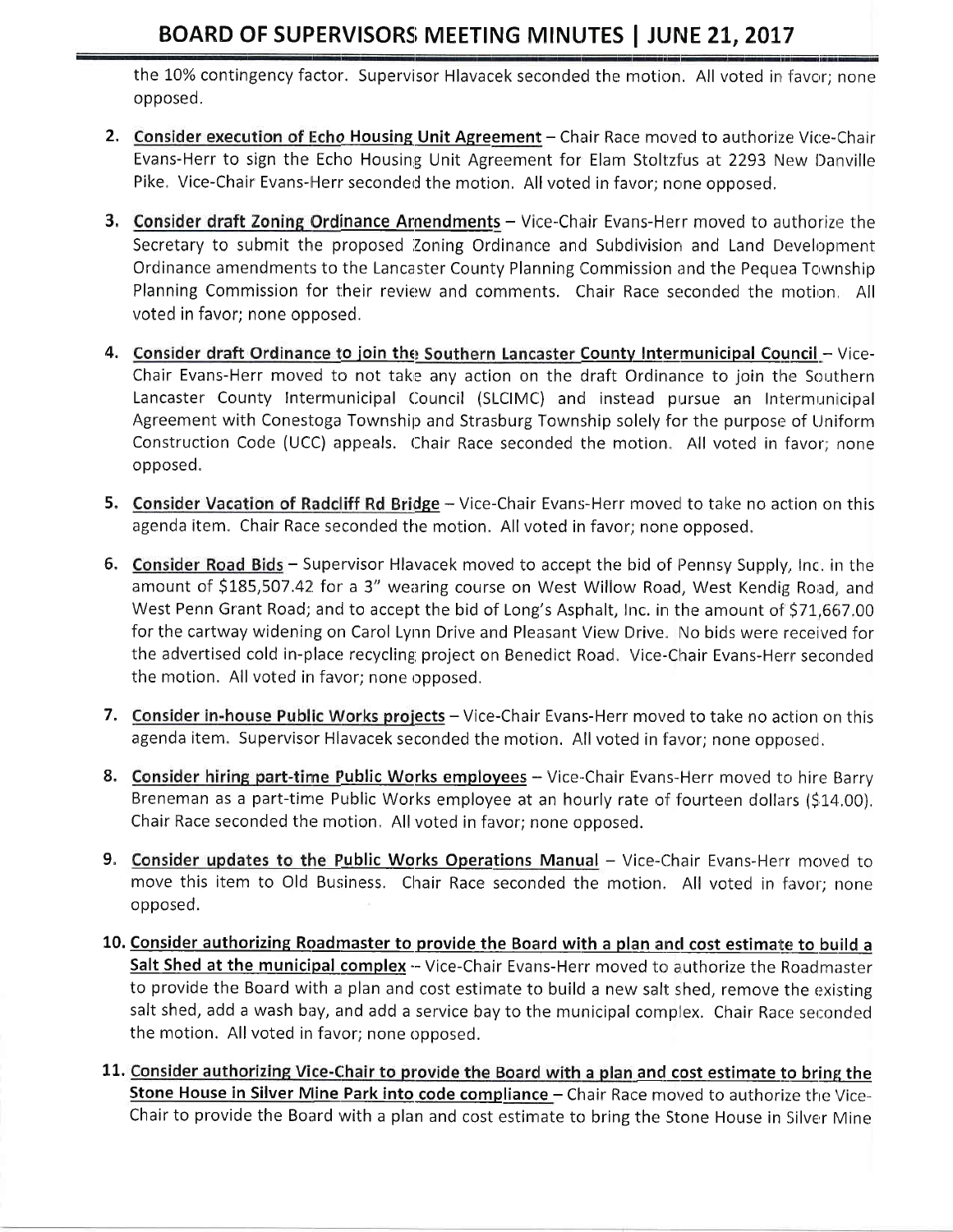## BOARD OF SUPERVISORS MEETING MINUTES | JUNE 21, 2017

Park into code compliance. Vice-Chair Evans-Herr seconded the motion. All voted in favor; none opposed.

- 12. Consider authorizing Vice-Chair to pursue a grant from Kohl's for Silver Mine Park Chair Race moved to authorize the Vice-Chair to pursue a grant from Kohl's for Silver Mine Park. Vice-Chair Evans-Herr seconded the motion. All voted in favor; none opposed.
- 13. Consider authorizing the release of unencumbered Community Day Event funds for projects in Silver Mine Park - Chair Race moved to authorize the release of unencumbered Community Day Event funds in the amount of six hundred twenty-nine dollars and fifty-seven cents (\$629.57) from the Park Donation Account to be used for projects in Silver Mine Park. Vice-Chair Evans-Herr seconded the motion. All voted in favor; none opposed.
- 14. Consider stenciling a crosswalk on Silver Mine Road and install Pedestrian Crosswalk signs -Chair Race moved to purchase and install two Pedestrian Crossing signs on Silver Mine Road near the North Parking Lot of Silver Mine Park. Supervisor Hlavacek seconded the motion. The Township Engineer advised against stenciling a crosswalk which could give pedestrians a false sense of security. All voted in favor of the signs only, no pavement markings; none opposed.
- 15. Consider approval of Southern Regional Police Officers' Association Contract 2018-2021 Vice-Chair Evans-Herr moved to table this item until the next meeting. Chair Race seconded the motion. All voted in favor; none opposed.
- 16. Consider approval of Chief of Police Contract 2018-2021 Vice-Chair Evans-Herr moved to table this item until the next meeting. Chair Race seconded the motion. All voted in favor; none opposed.
- 17. Consider location of Police Substation in Pequea Township Vice-Chair Evans-Herr moved to make the copy room of the Pequea Township municipal office a Southern Regional Police Department Substation and install appropriate signage by October 31, 2017. Chair Race seconded the motion.

Richard B. Imhoff, Jr. of 203 Erb Avenue asked if the police provide twenty-four (24) hour coverage. Vice-Chair Evans-Herr responded Pequea Township receives twenty-four (24) hour coverage from the Southern Regional Police Department.

All voted in favor of making the copy room a police substation; none opposed.

- 18. Consider draft Pequea Pulse newsletter and mailing Chair Race moved to table this item until the next meeting. Vice-Chair Evans-Herr seconded the motion. All voted in favor; none opposed.
- 19. Consider biweekly Board of Supervisors meetings Supervisor Hivacek moved to take no action on this item. Vice-Chair Evans-Herr seconded the motion.

Jackie Johns of 23 Pine Lane feels the monthly meetings are too long and perhaps having meetings more often would make them shorter.

J. Martin Harnish of 56 West Willow Road said we are all busy, and he doesn't believe more would get accomplished with biweekly meetings.

All voted in favor of taking no action; none opposed,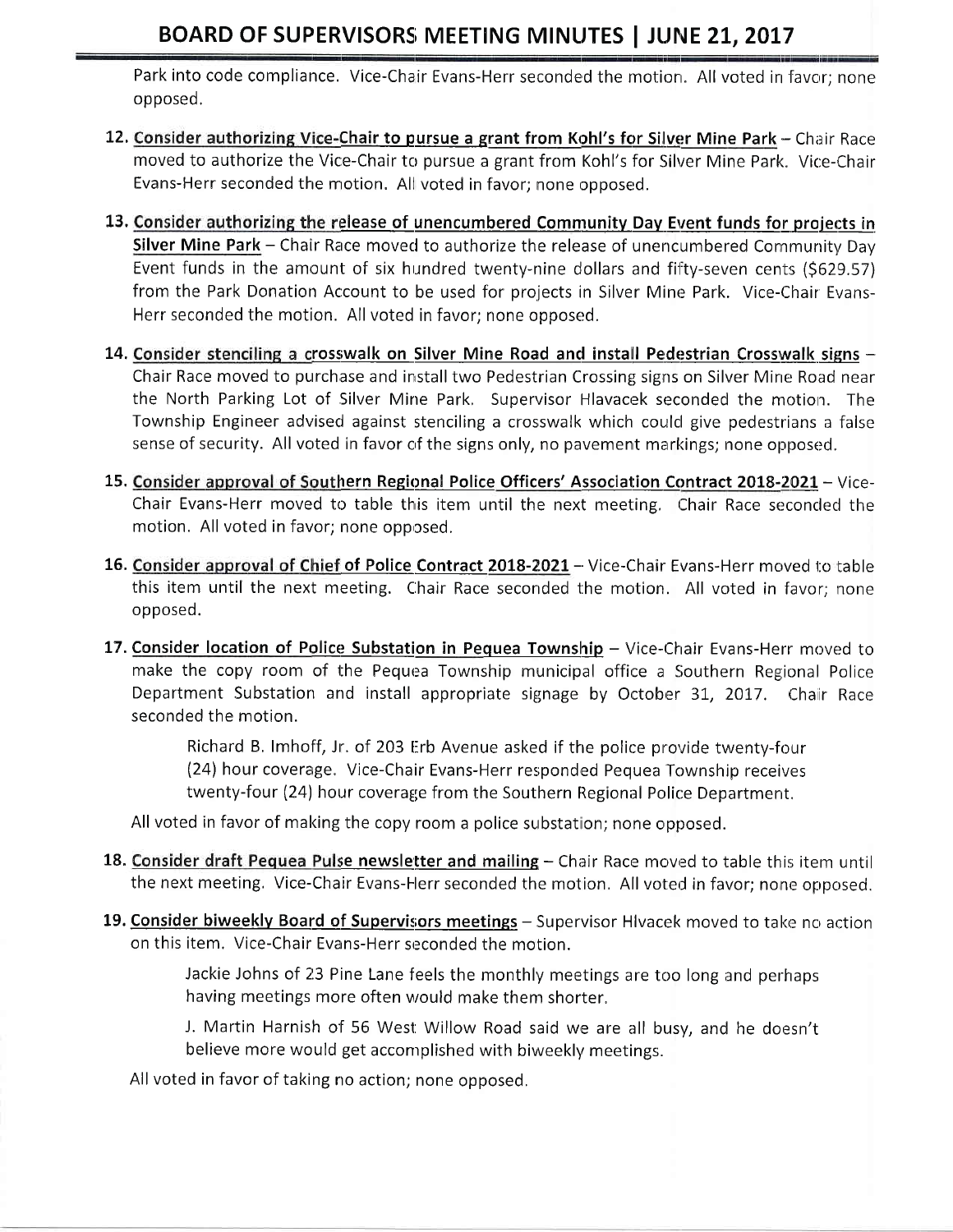#### **ADDENDA:**

1. Consider authorizing Eli Thomas Haddad II and Mark Conrad, Sr. to harvest the meadows at Silver Mine Park by July 31<sup>st</sup>, bale and remove the harvested grass - Chair Race moved to authorize Eli Thomas Haddad II and Mark Conrad, Sr. to cut the meadows, bale and remove the harvested grass from Silver Mine Park; and to authorize the Solicitor to draft an agreement with no monetary exchange between the parties. Vice-Chair Evans-Herr seconded the motion.

> Tim Weaver of 722 Baumgardner Road tentatively identified a poisonous plant which would need to be eradicated. He is seeking a second opinion.

All voted in favor of the harvesting; none opposed.

2. Consider authorizing the execution of the Willow Valley Crossroads plans - Vice-Chair Evans-Herr moved to not sign the Willow Valley Crossroads plans but to engage Hanover Engineering to pursue modifications at the intersection of Millwood Road and Long Lane to improve traffic safety. Chair Race seconded the motion. All voted in favor; none opposed.

#### **REPORTS/UPDATES:**

Pequea Township Road Crew - Supervisor Hlavacek provided the Board with the Roadmaster Report. Southern Regional Police Department - Copies of the May report were on the table.

Southern Regional Police Commission - Vice-Chair Evans-Herr provided an update.

Southern Lancaster County Inter-Municipal Council - Vice-Chair Evans-Herr relayed the events of the June 20, 2017 Council meeting.

Pequea Township Zoning Hearing Board - On July 5, 2017, the Zoning Hearing Board will consider two requests for Special Exceptions:

J. Martin Harnish's request for a Special Exception to modify a previous decision for the expansion of the existing clean fill deposit area located at 105 West Penn Grant Road in the Commercial Zoning District. Vice-Chair Evans-Herr moved to instruct the Zoning Officer to limit the hours of operation due to noise complaints. Chair Race seconded the motion. All voted in favor; none opposed.

Herrville LLC's request for a Special Exception for a proposed mini-storage facility located at 3400 Willow Street Pike South in the Commercial Zoning District. The Board of Supervisors did not take a position on this matter.

Pequea Township Planning Commission - The Planning Commission reviewed the Sketch Plan of Penn Grant Commons Phase IV at their May meeting. Their next meeting is scheduled for June 28, 2017. Pequea Township Park and Recreation Board - Tim Weaver, Chair of the Park and Recreation Board, provided an update. Their next meeting is scheduled for July 12, 2017.

**PUBLIC COMMENTS: None** 

**ADJOURNMENT at 9:25 PM** 

Respectfully Submitted,

Lori Ann Leitch, Secretary-Treasurer